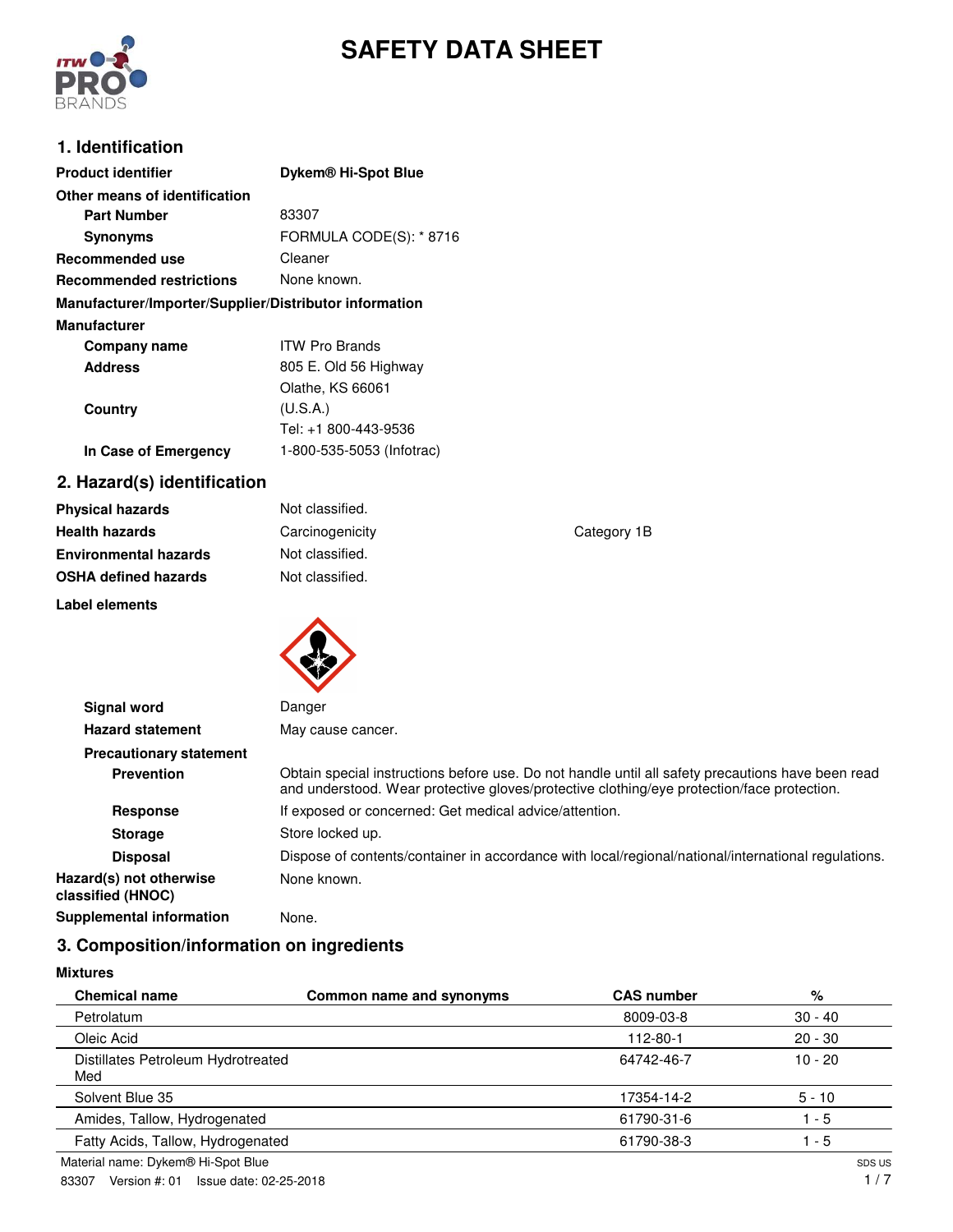| <b>Chemical name</b>                                                         | Common name and synonyms                                                                                                                                                                                                                                                                                                        | <b>CAS number</b> | $\%$      |  |  |
|------------------------------------------------------------------------------|---------------------------------------------------------------------------------------------------------------------------------------------------------------------------------------------------------------------------------------------------------------------------------------------------------------------------------|-------------------|-----------|--|--|
| Hydroteated Microcrystalline wax                                             |                                                                                                                                                                                                                                                                                                                                 | 64742-60-5        | $1 - 5$   |  |  |
| Paraffin Wax                                                                 |                                                                                                                                                                                                                                                                                                                                 | 8002-74-2         | $0.1 - 1$ |  |  |
| 4. First-aid measures                                                        |                                                                                                                                                                                                                                                                                                                                 |                   |           |  |  |
| <b>Inhalation</b>                                                            | Move to fresh air. Call a physician if symptoms develop or persist.                                                                                                                                                                                                                                                             |                   |           |  |  |
| <b>Skin contact</b>                                                          | Wash off with soap and water. Get medical attention if irritation develops and persists.                                                                                                                                                                                                                                        |                   |           |  |  |
| Eye contact                                                                  | Rinse with water. Get medical attention if irritation develops and persists.                                                                                                                                                                                                                                                    |                   |           |  |  |
| Ingestion                                                                    | Rinse mouth. Get medical attention if symptoms occur.                                                                                                                                                                                                                                                                           |                   |           |  |  |
| <b>Most important</b><br>symptoms/effects, acute and<br>delayed              | Direct contact with eyes may cause temporary irritation.                                                                                                                                                                                                                                                                        |                   |           |  |  |
| Indication of immediate<br>medical attention and special<br>treatment needed | Provide general supportive measures and treat symptomatically. Keep victim under observation.<br>Symptoms may be delayed.                                                                                                                                                                                                       |                   |           |  |  |
| <b>General information</b>                                                   | IF exposed or concerned: Get medical advice/attention. Ensure that medical personnel are aware<br>of the material(s) involved, and take precautions to protect themselves.                                                                                                                                                      |                   |           |  |  |
| 5. Fire-fighting measures                                                    |                                                                                                                                                                                                                                                                                                                                 |                   |           |  |  |
| Suitable extinguishing media                                                 | Foam. Dry powder. Carbon dioxide (CO2).                                                                                                                                                                                                                                                                                         |                   |           |  |  |
| <b>Unsuitable extinguishing</b><br>media                                     | Do not use water jet as an extinguisher, as this will spread the fire.                                                                                                                                                                                                                                                          |                   |           |  |  |
| Specific hazards arising from<br>the chemical                                | During fire, gases hazardous to health may be formed.                                                                                                                                                                                                                                                                           |                   |           |  |  |
| Special protective equipment<br>and precautions for firefighters             | Self-contained breathing apparatus and full protective clothing must be worn in case of fire.                                                                                                                                                                                                                                   |                   |           |  |  |
| <b>Fire fighting</b><br>equipment/instructions                               | Move containers from fire area if you can do so without risk.                                                                                                                                                                                                                                                                   |                   |           |  |  |
| <b>Specific methods</b>                                                      | Use standard firefighting procedures and consider the hazards of other involved materials.                                                                                                                                                                                                                                      |                   |           |  |  |
| <b>General fire hazards</b>                                                  | No unusual fire or explosion hazards noted.                                                                                                                                                                                                                                                                                     |                   |           |  |  |
| 6. Accidental release measures                                               |                                                                                                                                                                                                                                                                                                                                 |                   |           |  |  |
| Personal precautions,<br>protective equipment and<br>emergency procedures    | Keep unnecessary personnel away. Keep people away from and upwind of spill/leak. Wear<br>appropriate protective equipment and clothing during clean-up. Ensure adequate ventilation. Local<br>authorities should be advised if significant spillages cannot be contained. For personal protection,<br>see section 8 of the SDS. |                   |           |  |  |
| <b>Methods and materials for</b>                                             | Use water spray to reduce vapors or divert vapor cloud drift.                                                                                                                                                                                                                                                                   |                   |           |  |  |
| containment and cleaning up                                                  | Large Spills: Stop the flow of material, if this is without risk. Dike the spilled material, where this is<br>possible. Absorb in vermiculite, dry sand or earth and place into containers. Following product<br>recovery, flush area with water.                                                                               |                   |           |  |  |
|                                                                              | Small Spills: Wipe up with absorbent material (e.g. cloth, fleece). Clean surface thoroughly to<br>remove residual contamination.                                                                                                                                                                                               |                   |           |  |  |
|                                                                              | Never return spills to original containers for re-use. Put material in suitable, covered, labeled<br>containers. For waste disposal, see section 13 of the SDS.                                                                                                                                                                 |                   |           |  |  |
| <b>Environmental precautions</b>                                             | Avoid discharge into drains, water courses or onto the ground.                                                                                                                                                                                                                                                                  |                   |           |  |  |
| 7. Handling and storage                                                      |                                                                                                                                                                                                                                                                                                                                 |                   |           |  |  |
| <b>Precautions for safe handling</b>                                         | Obtain special instructions before use. Do not handle until all safety precautions have been read<br>and understood. Avoid prolonged exposure. Should be handled in closed systems, if possible.<br>Provide adequate ventilation. Wear appropriate personal protective equipment. Observe good<br>industrial hygiene practices. |                   |           |  |  |
| Conditions for safe storage,<br>including any incompatibilities              | Store locked up. Store in original tightly closed container. Store away from incompatible materials<br>(see Section 10 of the SDS).                                                                                                                                                                                             |                   |           |  |  |

# **8. Exposure controls/personal protection**

#### **Occupational exposure limits**

The following constituents are the only constituents of the product which have a PEL, TLV or other recommended exposure limit. At this time, the other constituents have no known exposure limits.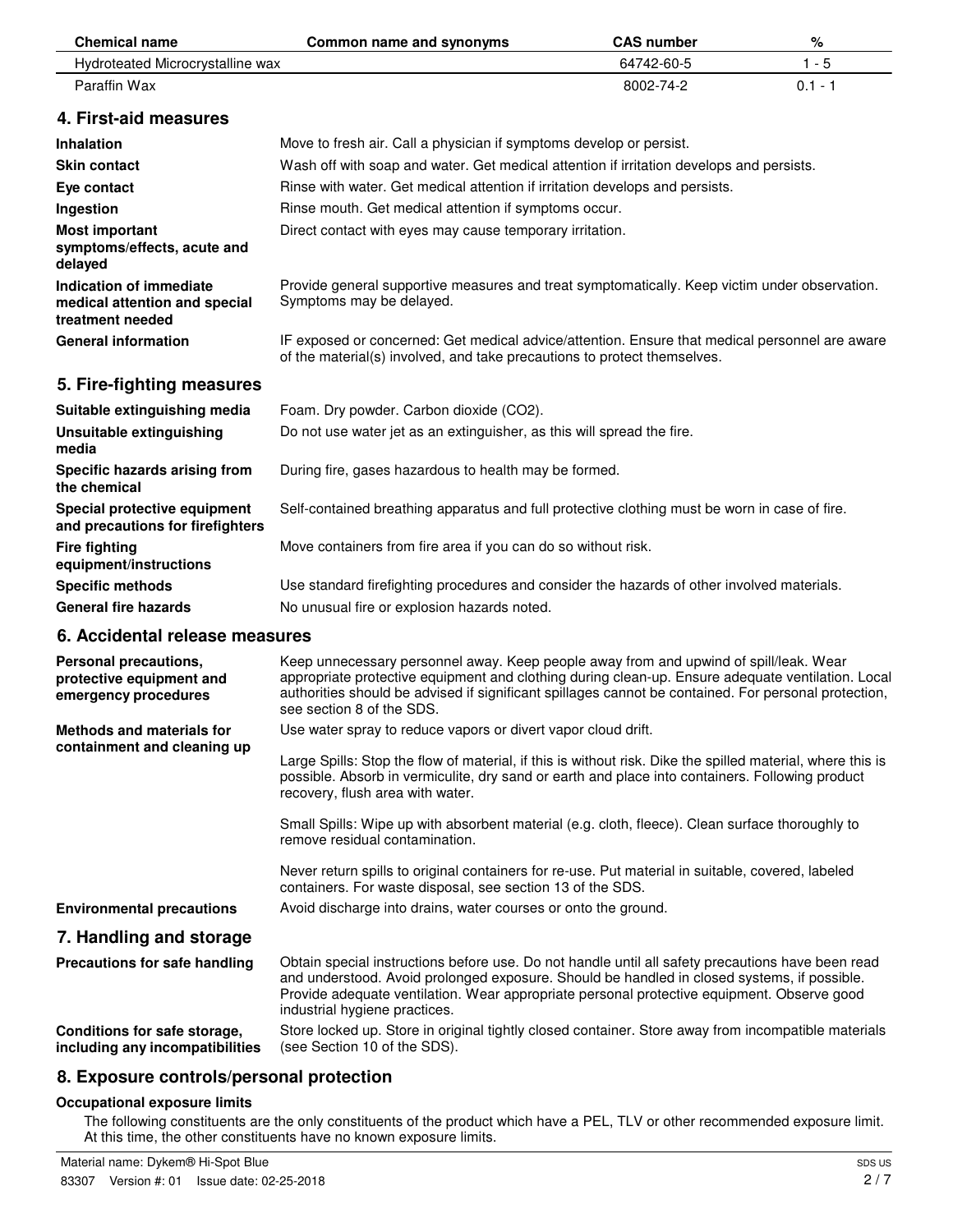| US. ACGIH Threshold Limit Values            |                                                                                                                                                                                                                                                                                                                                                                                                        |              |       |  |  |
|---------------------------------------------|--------------------------------------------------------------------------------------------------------------------------------------------------------------------------------------------------------------------------------------------------------------------------------------------------------------------------------------------------------------------------------------------------------|--------------|-------|--|--|
| <b>Components</b>                           | <b>Type</b>                                                                                                                                                                                                                                                                                                                                                                                            | Value        | Form  |  |  |
| Paraffin Wax (CAS<br>8002-74-2)             | <b>TWA</b>                                                                                                                                                                                                                                                                                                                                                                                             | $2$ mg/m $3$ | Fume. |  |  |
| US. NIOSH: Pocket Guide to Chemical Hazards |                                                                                                                                                                                                                                                                                                                                                                                                        |              |       |  |  |
| <b>Components</b>                           | Type                                                                                                                                                                                                                                                                                                                                                                                                   | Value        | Form  |  |  |
| Paraffin Wax (CAS<br>8002-74-2)             | <b>TWA</b>                                                                                                                                                                                                                                                                                                                                                                                             | $2$ mg/m $3$ | Fume. |  |  |
| <b>Biological limit values</b>              | No biological exposure limits noted for the ingredient(s).                                                                                                                                                                                                                                                                                                                                             |              |       |  |  |
| Appropriate engineering<br>controls         | Good general ventilation (typically 10 air changes per hour) should be used. Ventilation rates<br>should be matched to conditions. If applicable, use process enclosures, local exhaust ventilation,<br>or other engineering controls to maintain airborne levels below recommended exposure limits. If<br>exposure limits have not been established, maintain airborne levels to an acceptable level. |              |       |  |  |
|                                             | Individual protection measures, such as personal protective equipment                                                                                                                                                                                                                                                                                                                                  |              |       |  |  |
| Eye/face protection                         | Wear safety glasses with side shields (or goggles).                                                                                                                                                                                                                                                                                                                                                    |              |       |  |  |
| <b>Skin protection</b>                      |                                                                                                                                                                                                                                                                                                                                                                                                        |              |       |  |  |
| <b>Hand protection</b>                      | Wear appropriate chemical resistant gloves.                                                                                                                                                                                                                                                                                                                                                            |              |       |  |  |
| <b>Other</b>                                | Use of an impervious apron is recommended.                                                                                                                                                                                                                                                                                                                                                             |              |       |  |  |
| <b>Respiratory protection</b>               | Use a positive-pressure air-supplied respirator if there is any potential for an uncontrolled release,<br>exposure levels are not known, or any other circumstances where air-purifying respirators may not<br>provide adequate protection.                                                                                                                                                            |              |       |  |  |
| <b>Thermal hazards</b>                      | Wear appropriate thermal protective clothing, when necessary.                                                                                                                                                                                                                                                                                                                                          |              |       |  |  |
| <b>General hygiene</b><br>considerations    | Observe any medical surveillance requirements. Always observe good personal hygiene<br>measures, such as washing after handling the material and before eating, drinking, and/or<br>smoking. Routinely wash work clothing and protective equipment to remove contaminants.                                                                                                                             |              |       |  |  |

# **9. Physical and chemical properties**

| <b>Appearance</b>                            |                        |  |  |
|----------------------------------------------|------------------------|--|--|
| <b>Physical state</b>                        | Liquid.                |  |  |
| Form                                         | Paste.                 |  |  |
| Color                                        | Blue.                  |  |  |
| Odor                                         | Slight petroleum odor. |  |  |
| <b>Odor threshold</b>                        | Not available.         |  |  |
| рH                                           | Not available.         |  |  |
| Melting point/freezing point                 | Not available.         |  |  |
| Initial boiling point and boiling<br>range   | Not available.         |  |  |
| <b>Flash point</b>                           | > 200.0 °F (> 93.3 °C) |  |  |
| <b>Evaporation rate</b>                      | $> 1$ (BuAc = 1)       |  |  |
| Not applicable.<br>Flammability (solid, gas) |                        |  |  |
| Upper/lower flammability or explosive limits |                        |  |  |
| <b>Flammability limit - lower</b><br>(%)     | Not available.         |  |  |
| <b>Flammability limit - upper</b><br>(%)     | Not available.         |  |  |
| Explosive limit - lower (%)                  | Not available.         |  |  |
| Explosive limit - upper (%)                  | Not available.         |  |  |
| Vapor pressure                               | Not available.         |  |  |
| <b>Vapor density</b>                         | $> 1$ (air = 1)        |  |  |
| <b>Relative density</b>                      | 0.95                   |  |  |
| Solubility(ies)                              |                        |  |  |
| Solubility (water)                           | Not available.         |  |  |
|                                              |                        |  |  |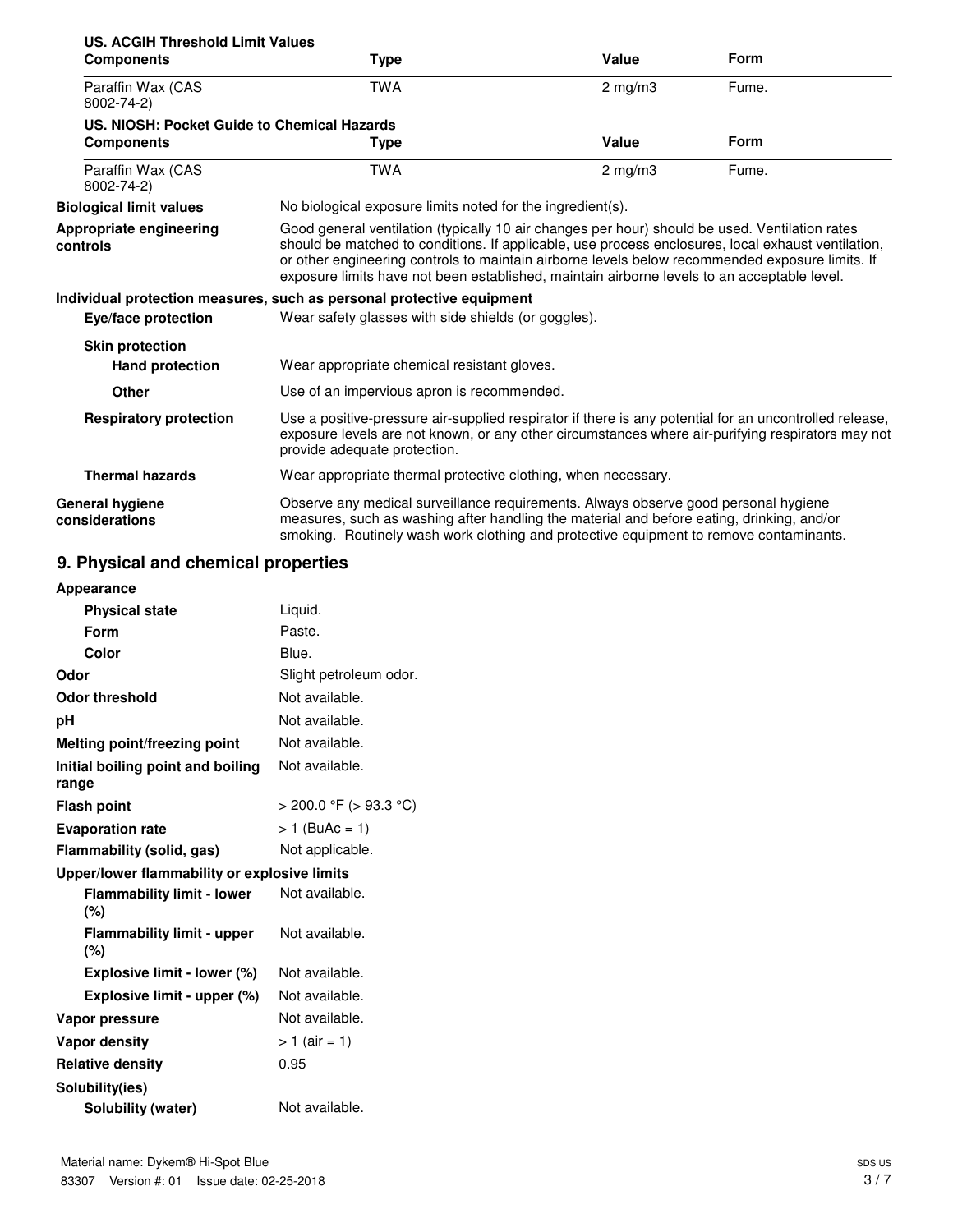| <b>Partition coefficient</b><br>(n-octanol/water) | Not available. |
|---------------------------------------------------|----------------|
| <b>Auto-ignition temperature</b>                  | Not available. |
| <b>Decomposition temperature</b>                  | Not available. |
| <b>Viscosity</b>                                  | Not available. |
| <b>Other information</b>                          |                |
| <b>Explosive properties</b>                       | Not explosive. |
| <b>Oxidizing properties</b>                       | Not oxidizing. |
| <b>VOC</b>                                        | $0\%$          |
| 10. Stability and reactivity                      |                |

| Reactivity                                   | The product is stable and non-reactive under normal conditions of use, storage and transport. |
|----------------------------------------------|-----------------------------------------------------------------------------------------------|
| <b>Chemical stability</b>                    | Material is stable under normal conditions.                                                   |
| <b>Possibility of hazardous</b><br>reactions | No dangerous reaction known under conditions of normal use.                                   |
| <b>Conditions to avoid</b>                   | Avoid temperatures exceeding the flash point. Contact with incompatible materials.            |
| Incompatible materials                       | Strong oxidizing agents.                                                                      |
| <b>Hazardous decomposition</b><br>products   | Carbon oxides.                                                                                |

# **11. Toxicological information**

## **Information on likely routes of exposure**

| <b>Inhalation</b>                                                                  | Prolonged inhalation may be harmful.                     |
|------------------------------------------------------------------------------------|----------------------------------------------------------|
| <b>Skin contact</b>                                                                | No adverse effects due to skin contact are expected.     |
| Eye contact                                                                        | Direct contact with eyes may cause temporary irritation. |
| Ingestion                                                                          | Expected to be a low ingestion hazard.                   |
| Symptoms related to the<br>physical, chemical and<br>toxicological characteristics | Direct contact with eyes may cause temporary irritation. |
|                                                                                    |                                                          |

|  | Information on toxicological effects |  |
|--|--------------------------------------|--|
|  |                                      |  |

| <b>Acute toxicity</b>                                   | Not known.                                               |                        |  |
|---------------------------------------------------------|----------------------------------------------------------|------------------------|--|
| <b>Components</b>                                       | <b>Species</b>                                           | <b>Test Results</b>    |  |
| Distillates Petroleum Hydrotreated Med (CAS 64742-46-7) |                                                          |                        |  |
| Acute                                                   |                                                          |                        |  |
| <b>Dermal</b>                                           |                                                          |                        |  |
| LD50                                                    | Rabbit                                                   | > 2000 mg/kg, 24 Hours |  |
| Hydroteated Microcrystalline wax (CAS 64742-60-5)       |                                                          |                        |  |
| <b>Acute</b>                                            |                                                          |                        |  |
| <b>Dermal</b>                                           |                                                          |                        |  |
| LD50                                                    | Rat                                                      | > 2000 mg/kg, 24 Hours |  |
| Paraffin Wax (CAS 8002-74-2)                            |                                                          |                        |  |
| <b>Acute</b>                                            |                                                          |                        |  |
| <b>Dermal</b>                                           |                                                          |                        |  |
| LD50                                                    | Rat                                                      | > 2000 mg/kg, 24 Hours |  |
| Petrolatum (CAS 8009-03-8)                              |                                                          |                        |  |
| <b>Acute</b>                                            |                                                          |                        |  |
| <b>Dermal</b>                                           |                                                          |                        |  |
| LD50                                                    | Rabbit                                                   | > 2000 mg/kg, 24 Hours |  |
| <b>Skin corrosion/irritation</b>                        | Prolonged skin contact may cause temporary irritation.   |                        |  |
| Serious eye damage/eye<br>irritation                    | Direct contact with eyes may cause temporary irritation. |                        |  |
| Respiratory or skin sensitization                       |                                                          |                        |  |
| <b>Respiratory sensitization</b>                        | Not a respiratory sensitizer.                            |                        |  |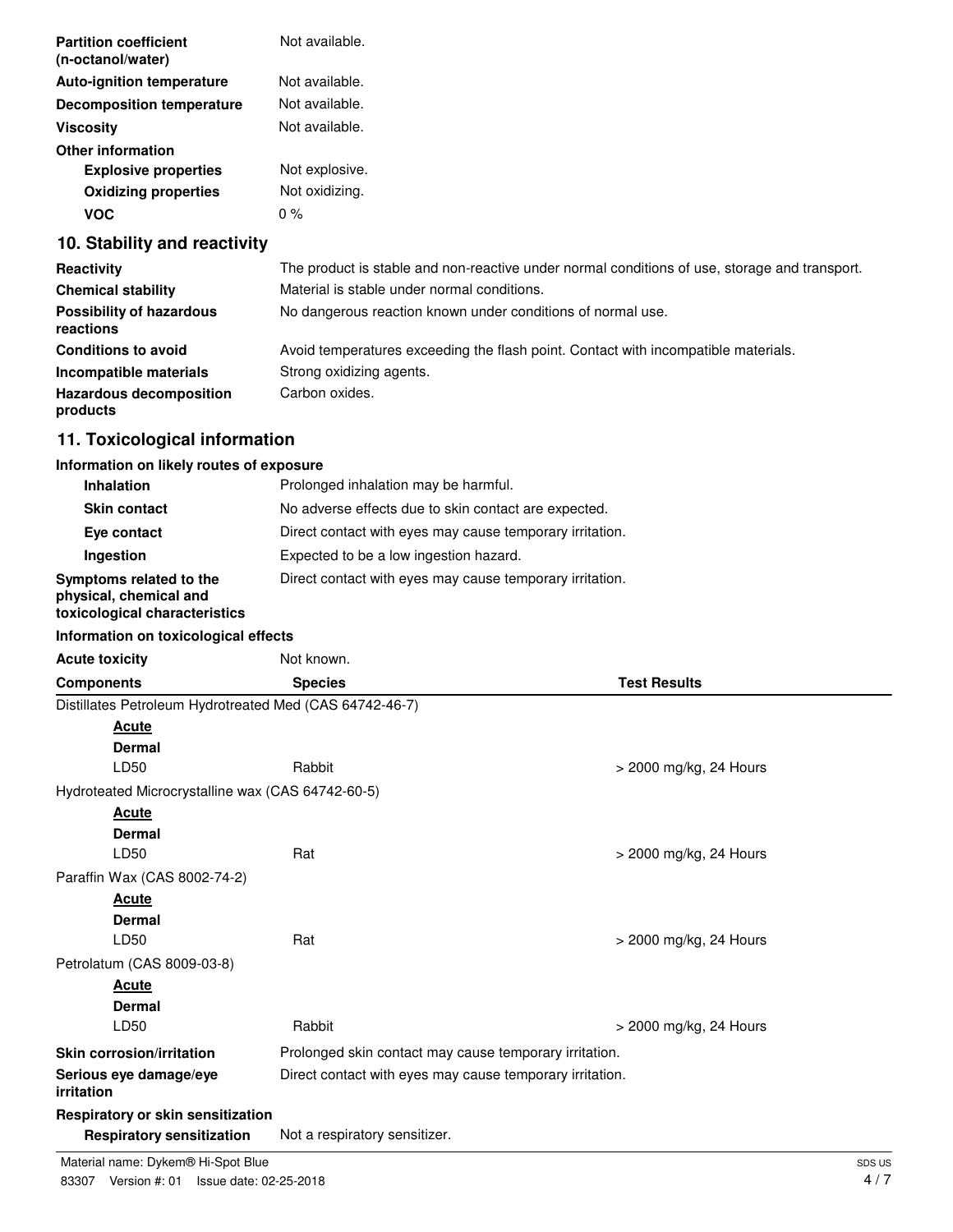| <b>Skin sensitization</b>                                     | This product is not expected to cause skin sensitization.                                                                                                                                             |                                                                |                                                                                          |  |
|---------------------------------------------------------------|-------------------------------------------------------------------------------------------------------------------------------------------------------------------------------------------------------|----------------------------------------------------------------|------------------------------------------------------------------------------------------|--|
| Germ cell mutagenicity                                        |                                                                                                                                                                                                       | mutagenic or genotoxic.                                        | No data available to indicate product or any components present at greater than 0.1% are |  |
| Carcinogenicity                                               | May cause cancer.                                                                                                                                                                                     |                                                                |                                                                                          |  |
| <b>IARC Monographs. Overall Evaluation of Carcinogenicity</b> |                                                                                                                                                                                                       |                                                                |                                                                                          |  |
| Not listed.                                                   |                                                                                                                                                                                                       |                                                                |                                                                                          |  |
|                                                               |                                                                                                                                                                                                       | OSHA Specifically Regulated Substances (29 CFR 1910.1001-1052) |                                                                                          |  |
| Not regulated.                                                |                                                                                                                                                                                                       |                                                                |                                                                                          |  |
| US. National Toxicology Program (NTP) Report on Carcinogens   |                                                                                                                                                                                                       |                                                                |                                                                                          |  |
| Not listed.                                                   |                                                                                                                                                                                                       |                                                                |                                                                                          |  |
| <b>Reproductive toxicity</b>                                  | This product is not expected to cause reproductive or developmental effects.                                                                                                                          |                                                                |                                                                                          |  |
| Specific target organ toxicity -<br>single exposure           | Not classified.                                                                                                                                                                                       |                                                                |                                                                                          |  |
| Specific target organ toxicity -<br>repeated exposure         | Not classified.                                                                                                                                                                                       |                                                                |                                                                                          |  |
| <b>Aspiration hazard</b>                                      | Not an aspiration hazard.                                                                                                                                                                             |                                                                |                                                                                          |  |
| <b>Chronic effects</b>                                        | Prolonged inhalation may be harmful.                                                                                                                                                                  |                                                                |                                                                                          |  |
| <b>Further information</b>                                    | Symptoms may be delayed.                                                                                                                                                                              |                                                                |                                                                                          |  |
| 12. Ecological information                                    |                                                                                                                                                                                                       |                                                                |                                                                                          |  |
| <b>Ecotoxicity</b>                                            | The product is not classified as environmentally hazardous. However, this does not exclude the<br>possibility that large or frequent spills can have a harmful or damaging effect on the environment. |                                                                |                                                                                          |  |
| <b>Components</b>                                             |                                                                                                                                                                                                       | <b>Species</b>                                                 | <b>Test Results</b>                                                                      |  |
| Oleic Acid (CAS 112-80-1)                                     |                                                                                                                                                                                                       |                                                                |                                                                                          |  |
| <b>Aquatic</b>                                                |                                                                                                                                                                                                       |                                                                |                                                                                          |  |
| <b>Fish</b>                                                   | I C50                                                                                                                                                                                                 |                                                                | Eathead minnow (Pimephales promelas) 205 mg/l 96 hours                                   |  |

| .                                | ∟∪∪                | <u>i amodu milliow (i lingphalos promolas). Los mun, so noan</u>             |  |
|----------------------------------|--------------------|------------------------------------------------------------------------------|--|
| Persistence and degradability    |                    | No data is available on the degradability of any ingredients in the mixture. |  |
| <b>Bioaccumulative potential</b> | No data available. |                                                                              |  |
| Mobility in soil                 | No data available. |                                                                              |  |
| Other adverse effects            | None known.        |                                                                              |  |

## **13. Disposal considerations**

| <b>Disposal instructions</b>             | Collect and reclaim or dispose in sealed containers at licensed waste disposal site. Dispose of<br>contents/container in accordance with local/regional/national/international regulations.                            |  |  |
|------------------------------------------|------------------------------------------------------------------------------------------------------------------------------------------------------------------------------------------------------------------------|--|--|
| <b>Local disposal regulations</b>        | Dispose in accordance with all applicable regulations.                                                                                                                                                                 |  |  |
| Hazardous waste code                     | The waste code should be assigned in discussion between the user, the producer and the waste<br>disposal company.                                                                                                      |  |  |
| Waste from residues / unused<br>products | Dispose of in accordance with local regulations. Empty containers or liners may retain some<br>product residues. This material and its container must be disposed of in a safe manner (see:<br>Disposal instructions). |  |  |
| <b>Contaminated packaging</b>            | Since emptied containers may retain product residue, follow label warnings even after container is<br>emptied. Empty containers should be taken to an approved waste handling site for recycling or<br>disposal.       |  |  |

# **14. Transport information**

### **DOT**

Not regulated as dangerous goods.

### **IATA**

Not regulated as dangerous goods.

### **IMDG**

Not regulated as dangerous goods.

**Transport in bulk according to** Not established. **Annex II of MARPOL 73/78 and the IBC Code**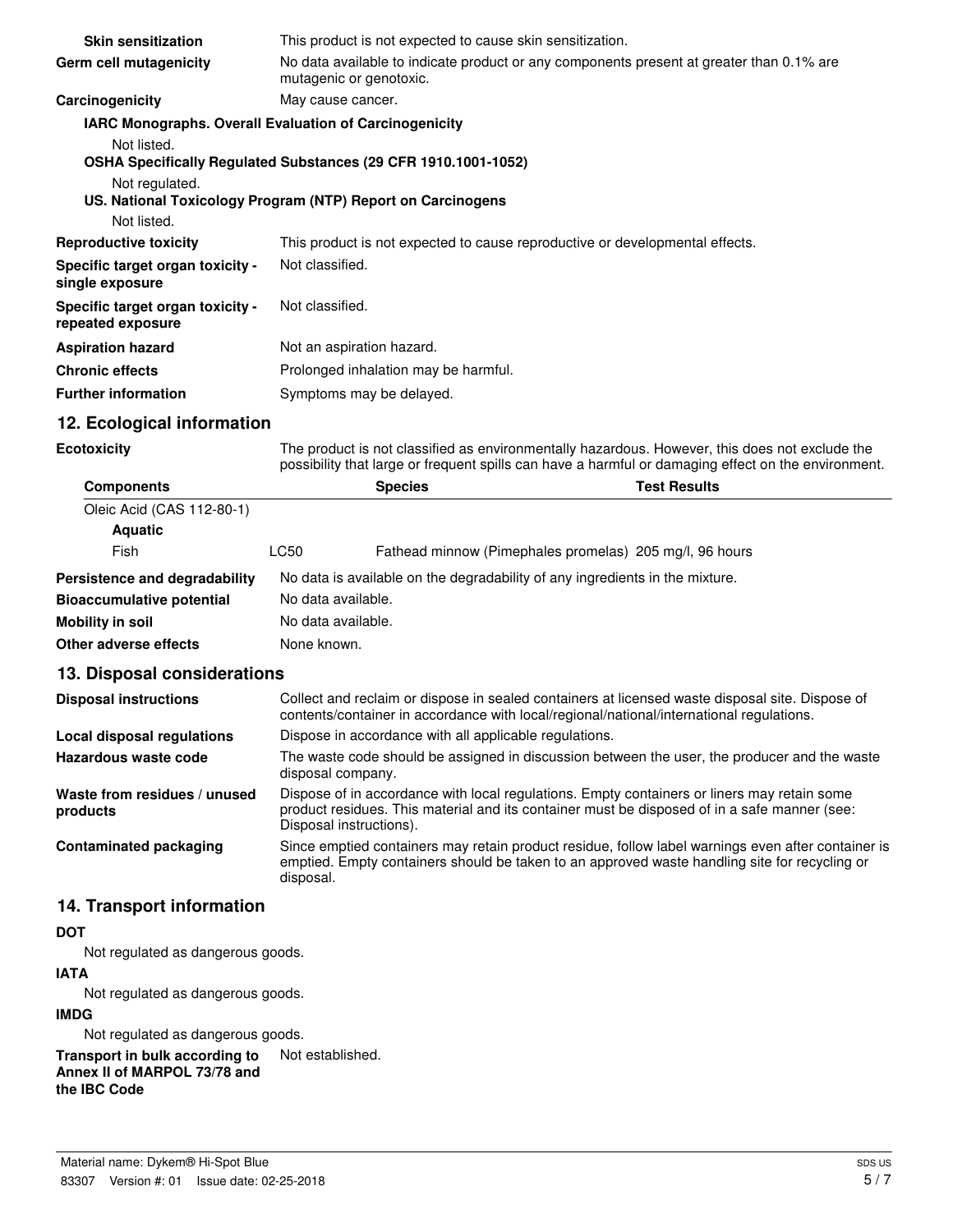#### **15. Regulatory information**

| <b>US federal regulations</b>                                           | This product is a "Hazardous Chemical" as defined by the OSHA Hazard Communication<br>Standard, 29 CFR 1910.1200.                                                                                                                                                |                        |  |  |
|-------------------------------------------------------------------------|------------------------------------------------------------------------------------------------------------------------------------------------------------------------------------------------------------------------------------------------------------------|------------------------|--|--|
|                                                                         | TSCA Section 12(b) Export Notification (40 CFR 707, Subpt. D)                                                                                                                                                                                                    |                        |  |  |
| Not regulated.<br><b>CERCLA Hazardous Substance List (40 CFR 302.4)</b> |                                                                                                                                                                                                                                                                  |                        |  |  |
| Not listed.<br><b>SARA 304 Emergency release notification</b>           |                                                                                                                                                                                                                                                                  |                        |  |  |
| Not regulated.                                                          | OSHA Specifically Regulated Substances (29 CFR 1910.1001-1052)                                                                                                                                                                                                   |                        |  |  |
| Not regulated.                                                          |                                                                                                                                                                                                                                                                  |                        |  |  |
| <b>SARA 302 Extremely hazardous substance</b><br>Not listed.            | Superfund Amendments and Reauthorization Act of 1986 (SARA)                                                                                                                                                                                                      |                        |  |  |
| SARA 311/312 Hazardous<br>chemical                                      | Yes                                                                                                                                                                                                                                                              |                        |  |  |
| <b>Classified hazard</b><br>categories                                  | Acute toxicity (any route of exposure)<br>Carcinogenicity                                                                                                                                                                                                        |                        |  |  |
| SARA 313 (TRI reporting)<br>Not regulated.                              |                                                                                                                                                                                                                                                                  |                        |  |  |
| Other federal regulations                                               |                                                                                                                                                                                                                                                                  |                        |  |  |
|                                                                         | Clean Air Act (CAA) Section 112 Hazardous Air Pollutants (HAPs) List                                                                                                                                                                                             |                        |  |  |
| Not regulated.                                                          |                                                                                                                                                                                                                                                                  |                        |  |  |
| Not regulated.                                                          | Clean Air Act (CAA) Section 112(r) Accidental Release Prevention (40 CFR 68.130)                                                                                                                                                                                 |                        |  |  |
| <b>Safe Drinking Water Act</b><br>(SDWA)                                | Not regulated.                                                                                                                                                                                                                                                   |                        |  |  |
| <b>US state regulations</b>                                             |                                                                                                                                                                                                                                                                  |                        |  |  |
| Paraffin Wax (CAS 8002-74-2)                                            | US. New Jersey Worker and Community Right-to-Know Act                                                                                                                                                                                                            |                        |  |  |
| <b>California Proposition 65</b>                                        |                                                                                                                                                                                                                                                                  |                        |  |  |
|                                                                         | WARNING: California Safe Drinking Water and Toxic Enforcement Act of 2016 (Proposition 65): This material<br>is not known to contain any chemicals currently listed as carcinogens or reproductive toxins. For<br>more information go to www.P65Warnings.ca.gov. |                        |  |  |
| subd. $(a)$                                                             | US. California. Candidate Chemicals List. Safer Consumer Products Regulations (Cal. Code Regs, tit. 22, 69502.3,                                                                                                                                                 |                        |  |  |
| Petrolatum (CAS 8009-03-8)                                              | Distillates Petroleum Hydrotreated Med (CAS 64742-46-7)                                                                                                                                                                                                          |                        |  |  |
| <b>International Inventories</b>                                        |                                                                                                                                                                                                                                                                  |                        |  |  |
| Country(s) or region                                                    | <b>Inventory name</b>                                                                                                                                                                                                                                            | On inventory (yes/no)* |  |  |
| Australia                                                               | Australian Inventory of Chemical Substances (AICS)                                                                                                                                                                                                               | Yes                    |  |  |
| Canada                                                                  | Domestic Substances List (DSL)                                                                                                                                                                                                                                   | Yes                    |  |  |
| Canada                                                                  | Non-Domestic Substances List (NDSL)                                                                                                                                                                                                                              | No                     |  |  |
| China                                                                   | Inventory of Existing Chemical Substances in China (IECSC)                                                                                                                                                                                                       | Yes                    |  |  |
| Europe                                                                  | European Inventory of Existing Commercial Chemical<br>Substances (EINECS)                                                                                                                                                                                        | Yes                    |  |  |

Europe **European List of Notified Chemical Substances (ELINCS)** No Japan Inventory of Existing and New Chemical Substances (ENCS) No Korea **Existing Chemicals List (ECL)** Korea **EXISTE**